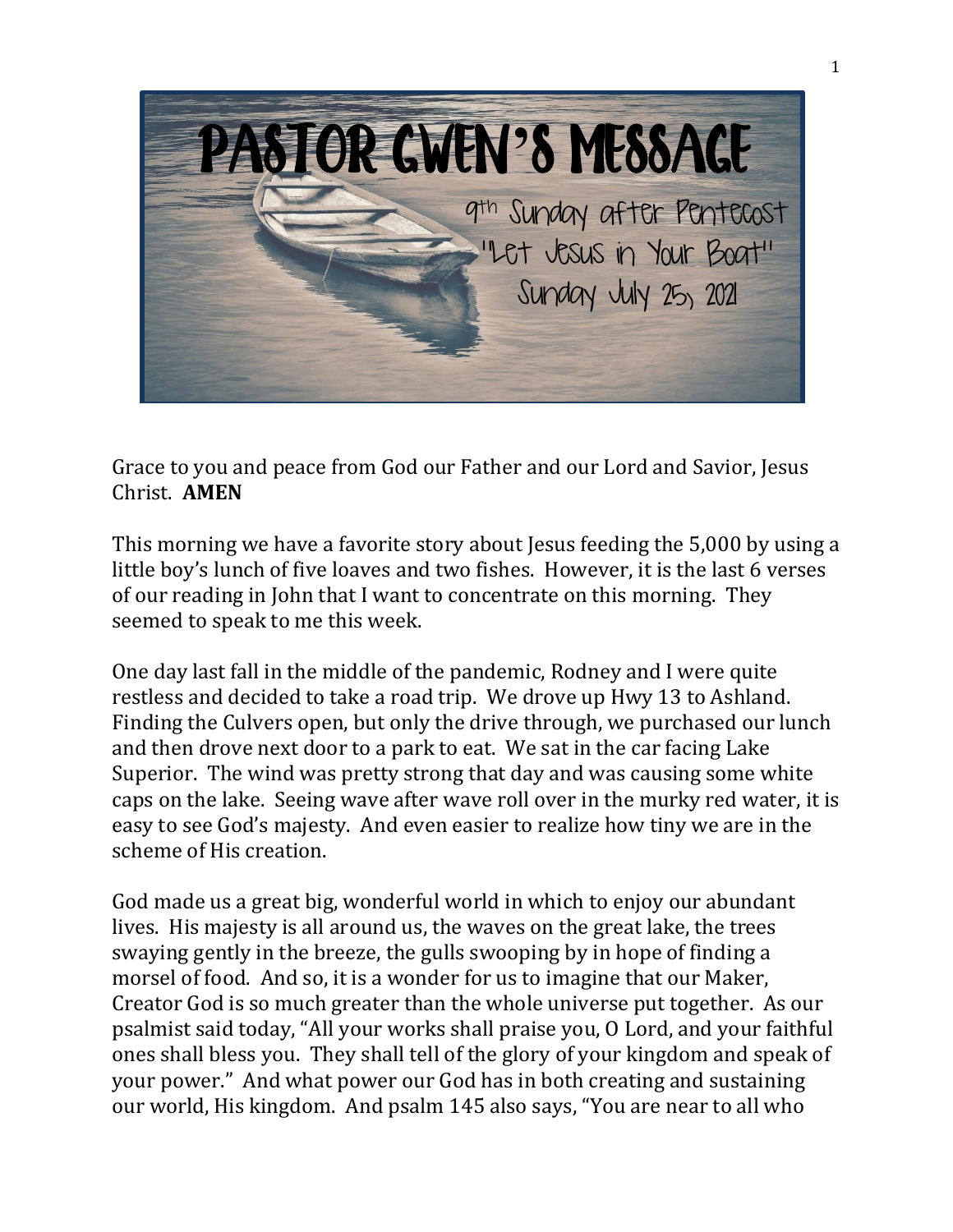call upon you, to all who call upon you faithfully." Mighty and powerful is our God yet He is near and dear to all His faithful.

Our Gospel text today a most convincing display that assures us that Jesus is the King of all creation. He has power over the storm. You see, Jesus had just taken a few moments away on the mountain by himself. He escapes the crowds that were following Him with their high expectations. He reconnects with His Father through prayer. A good lesson for us to heed, that there certainly is importance in staying close to Our Father in Heaven.

Well, the disciples set out across the sea of Galilee. They had not waited for Jesus to join them. Verse 17 tells us that "Jesus had not yet come to them." Hard to know why they left without their leader, but they do. Maybe they were impatient or maybe Jesus told them that he would meet them on the other side. We do not know, but what we do know is that they are soon in peril without Jesus. A storm begins to brew. Most of them being fishermen, knew that this was not an uncommon event, as the sea was located between some high hills. Another lesson for us and for the disciples that it is important to have Jesus nearby.

For without Christ, things would be really bleak. It was dark for the disciples not just physically but spiritually without Jesus. He is after all the Light of the World. For many in both the days of His disciples and today, the absence of Jesus means darkness, confusion and discouragement.

I am certain that we all could tell a story about how angry the sea can become. That day for me, watching Lake Superior was a great reminder of the majesty of God's creation, as well as a foreshadowing of how powerful water and wind together can be.

Have you ever watched Deadliest Catch on the Discovery Channel? It is one of the shows I find Rodney glued to when I get home in the afternoons. It is a series about crab fishing off the Alaskan coast on the icy Bering Sea. The boats with a crew of fishermen aboard take off from Aleutian Islands, Dutch Harbor, Alaska for the cold waters where they seek both Alaskan King Crab and snow crab. The brutal waves are so dangerous and sometimes deadly, as these men brave the elements to make a living. The waves constantly come over the side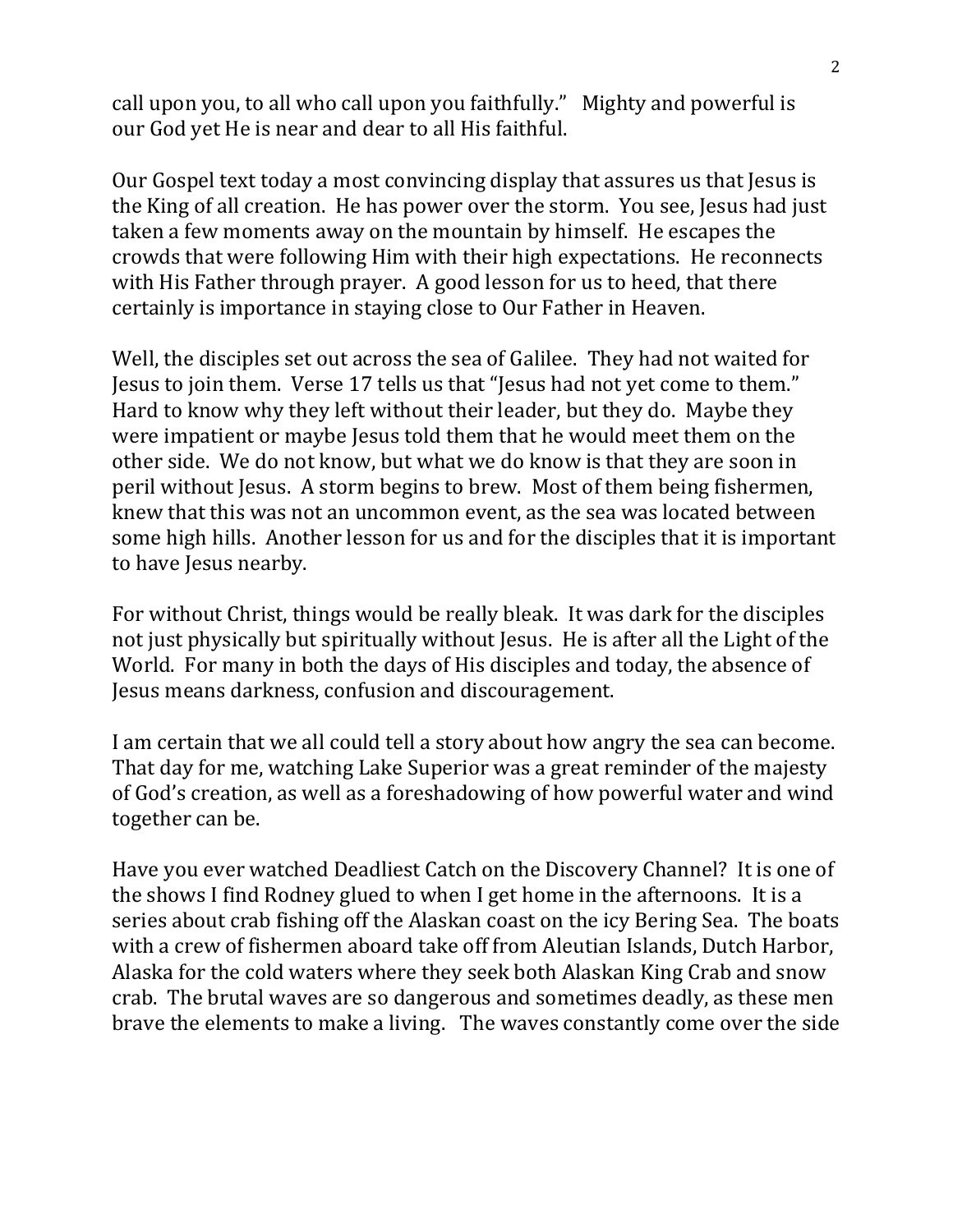of the ship and I can only imagine that it was like that for our poor unprepared disciples as they crossed the sea.

And then out of the that darkness comes Jesus, walking on the water toward them. More fear here folks! At least until Jesus says, "It is I; do not be afraid." And immediately the sea is quiet. Calm is restored. Jesus is there. Jesus calmed the wind, and the water went still. The once dangerous sea is silent. What power Jesus has over the wind and water.

Yes, Jesus has power to calm storms. And he takes it in stride. Jesus does not make a big deal about either his walking on the top of the water or the quieting of the waves. John does not call it a sign or a miracle, yet it is clearly an incredible moment. Just think about Jesus' walking on water for a minute. Most of us would be lucky to stand on a surfboard without falling off, yet alone with no device to keep us upright. I know that it is all about gravity, surface tension of the water and our weight that make us sink. But not Jesus, he has the power to overcome such obstacles. Jesus walks on the water, as if the laws of nature do not apply to him.

And so, the disciples were at first afraid as recorded by John, he uses the word terrified. If Jesus were walking toward you in your scariest moment, would you be afraid? Or might you be glad to see Him? No different than when you were little and called out to mom and dad when you woke up from a bad dream. They came running to your room, just as Jesus comes walking on water toward his disciples, his children. Mom and dad probably said much the same, "Don't be afraid, I am here now." Jesus says the same thing over 300 times in the Gospels, "Do not be afraid."

And we should not fear, even as we realize Jesus' great and mighty power. We are stunned that He fed the 5000 with 5 barley loaves and 2 fish to start with and now he calms the wind and the sea and walks on water. What more can this man do? What more is our God capable of?

Well, our story continues as the disciples' fears are quieted. John then says, "they wanted to take him into the boat." You bet they did. They needed Jesus to be near. If you look carefully at the text, you see that the disciples reached their destination only after Jesus was invited into their boat. Maybe just